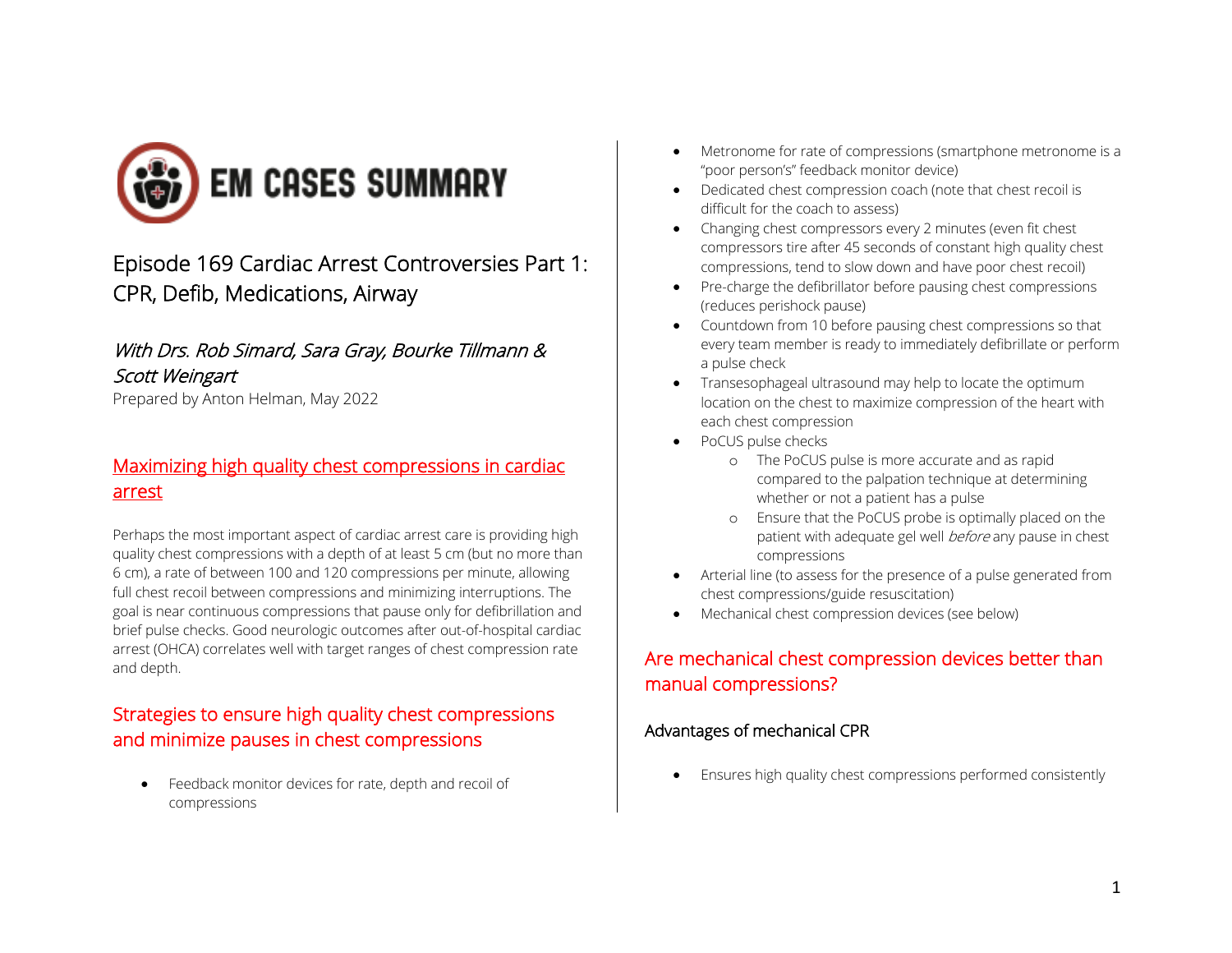- Cognitive offloading so team can concentrate on other aspects of resuscitation
- Decreases interruptions to compressions
- Allows defibrillation while chest compressions are ongoing (eliminates perishock pause)
- Allows for consistent prolonged CPR in patients with prolonged extrication time at the scene, being transferred long distances and in hypothermia victims

The studies comparing mechanical CPR vs manual CPR suggest that outcomes are better with mechanical CPR for in-hospital cardiac arrest while for out of hospital cardiac arrest the evidence is mixed. For highly skilled resuscitation teams, mechanical CPR does not seem to have any advantage over manual CPR. Training teams on placing and initiating mechanical CPR machines rapidly without pause in chest compressions is a prerequisite for using these devices, as inexperience with this will likely lead to a prolonged pause in chest compressions.

Bottom line: For patients who require time consuming extrication at the scene, for those with hypothermia related arrest, for those who require long transports with ongoing CPR, and when skilled resuscitation teams are not present, mechanical CPR may be preferred over manual chest compressions.

## Defibrillation: Pad position/contact and dual sequential defibrillation for refractory ventricular fibrillation

#### Pad placement for defibrillation

The key concept when it comes to pad placement is that as long as the heart is in between the pads so that the vector of energy goes through the heart, the precise location of the the pads does not matter. Nonetheless, our experts prefer the sternum/apex or right anterior/left lateral placement of pads over the anterior/posterior "sandwich" placement of pads in cardiac arrest because it minimizes pauses in chest compressions (the patient needs to be rolled over in order to place the posterior pad for anterior/posterior pad placement).

#### Skin contact for defibrillation

Perhaps more important than the pad placement is ensuring adequate contact on the skin. In patients who are hirsute and/or sweating profusely, consider handheld defibrillation paddles to ensure adequate contact with the skin.

## Dual sequential defibrillation for refractory VF vs changing pad position

Refractory VF is defined as VF that does not respond to three or more standard defibrillation attempts. Case series have suggested that dual sequential defibrillation (DSD) may improve ROSC rates by adding a second set of defibrillator pads using a separate defibrillator (ensuring that pads are not touching each other) and defibrillating both machines within a second of each other.

The 2020 DOVE-VF was a pilot study of 152 out of hospital cardiac arrests which compared standard care with either DSD or changing pad position (switching from anterior/lateral to anterior/posterior). ROSC was obtained in 25% of the standard care group, 39% of the vector change group, and 40% of the DSD group. It was unclear whether this will translate to improved neurological survival. This study suggests that changing pad position is as effective as dual sequential defibrillation.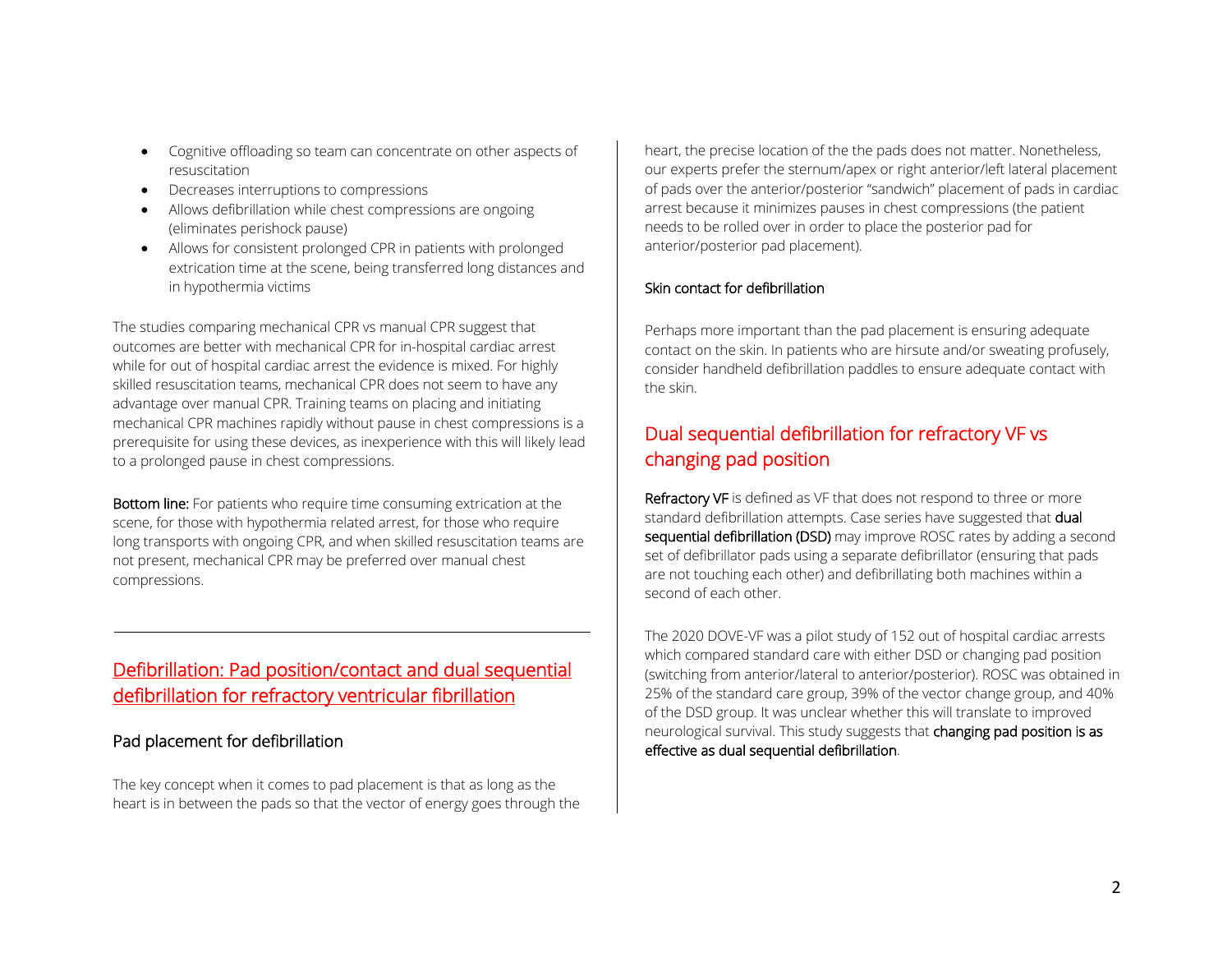It is important to understand that DSD should *not* be employed for *recurrent* VF, a separate entity from *refractory* VF.

Pearl: Successful ROSC with dual sequential defibrillation (DSD) may be time-dependent, with greater success early in the resuscitation. If using DSD, start it immediately after the failed third shock. Also, ensure that the two defibrillators are on the same side of the patient while the compressor is on the opposite side so that site lines are clear and team members do note trip on the defibrillator cables.

#### Medications in cardiac arrest

In most cases cardiac arrest is a pump malfunction problem, and currently not one that medications appear to have a major role in reversing outside of certain discrete causes (hyperkalemia, hypocalcemia). Likewise, neurologic recovery is related to minimizing low flow to the brain and avoiding secondary insults. These goals currently appear to be best met with high-quality CPR and good ICU care. In 2022 there remains no high quality evidence that any medication definitively improves long-term neurologic outcomes in cardiac arrest.

### Epinephrine in cardiac arrest – improved ROSC, but what about neurologic outcomes?

While epinephrine improves the rate ROSC in cardiac arrest, and may improve survival, it has never been shown to definitely improve survival with good neurologic outcome at hospital discharge. The PARAMEDIC2 trial is the most robust epinephrine in cardiac arrest RCT. It randomized 8014 adult out of hospital cardiac arrest patients to epinephrine 1mg every 3 minutes vs placebo. The 30-day survival was improved with epinephrine (3.2% vs 2.4%), but there was no difference in survival with good neurologic outcome. However, this may have been a power issue, especially looking at

the longer-term outcomes. At 3 months there were not enough patients alive to provide the statistical power to reliably detect a difference between groups. It may be that it takes a long time for the brain to recover and if the study was powered for longer term outcomes, there may have been a significant difference in survival with good neurologic outcome.

Timing: 10 studies comparing "early" to "late" epinephrine uniformly found that earlier epinephrine was associated with better outcomes, particularly for patients with non-shockable rhythms

Dose: high dose epinephrine (≥0.2 mg/kg or 5 mg bolus dose) may improve the chances of ROSC but does not appear to improve survival and has shown a trend towards more harm. Our experts usually limit epinephrine to three 1 mg doses, especially in patients who have had VF or pulseless VT during their arrest. Infusion of epinephrine compared to bolus in experimental models suggests improved brain flow but has never been shown to improve survival or neurologic outcomes in cardiac arrest.

### Is vasopressin better than epinephrine in cardiac arrest?

A 2001 RCT comparing vasopressin vs epinephrine failed to detect any survival advantage for vasopressin.

A 2013 study of vasopressin, steroids and epinephrine for in hospital cardiac arrest suggested that combined vasopressin-epinephrine and methylprednisolone during CPR and stress-dose hydrocortisone in post resuscitation shock, compared with epinephrine/saline placebo, resulted in improved survival to hospital discharge with favorable neurological status.

A 2019 Cochrane Review found that vasopressin compared to epinephrine in out of hospital cardiac arrest improved survival to admission but not ROSC rates.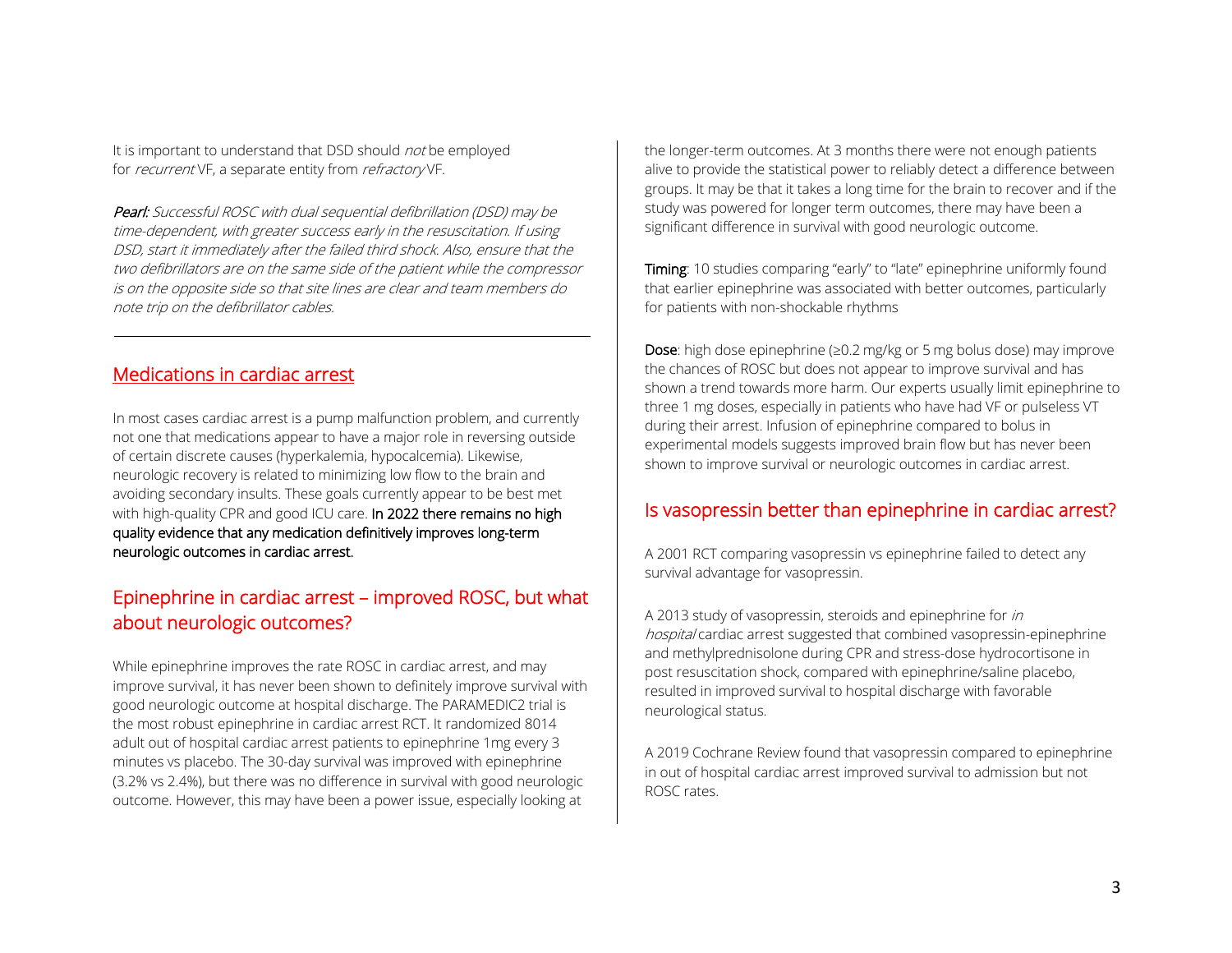The largest trial in 2021 is one of *in hospital* cardiac arrest patients comparing vasopressin and methylprednisolone vs placebo in patients who had received at least 1 dose of epinephrine. It found improved rates of ROSC. However, it found no significant effect in long term survival or survival with favorable neurologic outcome.

Bottom line: vasopressin may have an advantage over epinephrine to improve rates of ROSC and survival to hospital admission but has not been shown to have any advantage over epinephrine for long-term survival or neurologic outcome. Vasopressin should be considered in patients with true vasoplegia according to our experts.

## Amiodarone or lidocaine for ventricular fibrillation and pulseless ventricular tachycardia?

Amiodarone and lidocaine are considered equivalent in the treatment of ventricular fibrillation or pulseless ventricular tachycardia according to the ACLS guidelines. However, a recent reanalysis of the ALPS trial suggests otherwise.

The ALPS RCT in 2016 compared amiodarone vs lidocaine vs placebo in OHCA patients with shock-resistant VF or pulseless VT. It found that neither amiodarone or lidocaine had a statistically significant benefit over placebo. However, there was a 3% difference in survival to discharge that was not statistically significant. In a subgroup analysis, amiodarone and lidocaine were better than placebo, however more patients who received amiodarone required temporary pacing.

In a 2022 Bayesian reanalysis of the ALPS trial treatment with amiodarone had high probabilities of improved survival and neurological outcome, while treatment with lidocaine had a more modest benefit. In another 2022 reanalysis of the ALPS data, the probability of ROSC decreased as time to drug administration increased. The effect of amiodarone but not lidocaine

to restore ROSC declined with longer times to drug administration. They attributed this to amiodarone's adverse hemodynamic effects.

Bottom line: when given early in cardiac arrest amiodarone may be better than lidocaine and placebo to improve rates of ROSC, survival and neurologic outcome despite the ALPS trial failing to show a statistically significant benefit.

Pitfall: given that the earlier vasopressors and amiodarone are given after cardiac arrest, the more likely they are to be beneficial; a pitfall is to delay the administration of these drugs.

### Epinephrine or norepinephrine for post-ROSC shock?

Despite the limitations of observational data, evidence continues to suggest that norepinephrine infusion may be preferred over epinephrine after ROSC is achieved in cardiac arrest patients.

A 2021 retrospective review suggested that rates of ED refractory shock, rearrest and mortality were higher in patients who received epinephrine compared to norepinephrine after ROSC was achieved.

A 2022 observational study in OHCA patients with post-resuscitative shock suggested that use of epinephrine was associated with higher all-cause and cardiovascular-specific mortality, compared with norepinephrine infusion.

These observational studies are difficult to interpret as it is likely that the sicker patients were more likely to receive epinephrine.

Bottom line: observational data suggest that norepinephrine is the preferred vasopressor for post ROSC shock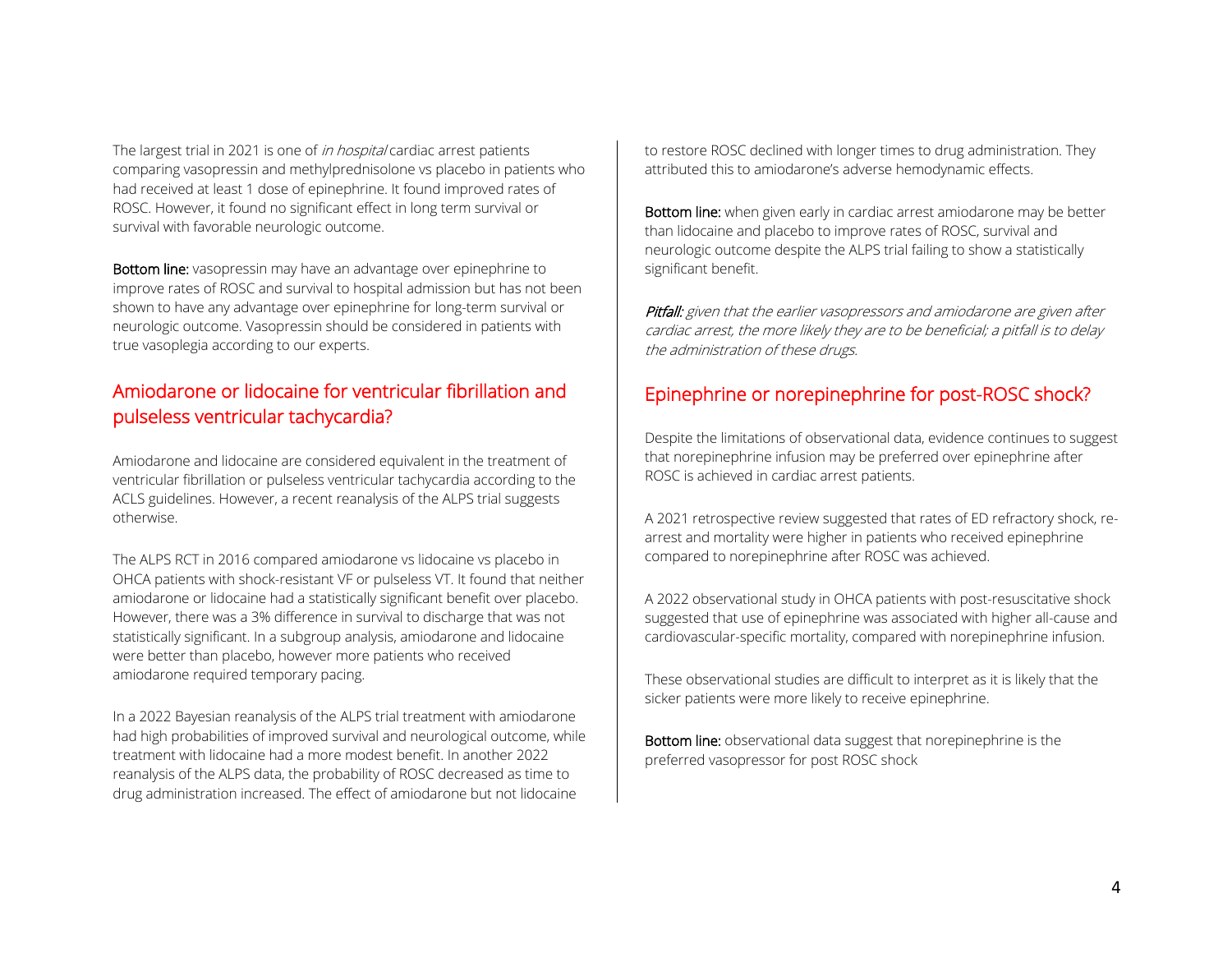Pearl: Some experts recommend preparing a norepinephrine infusion, time permitting, before or during cardiac arrest resuscitation, so that as soon as post-ROSC shock is identified, the norepinephrine infusion can be initiated and titrated rapidly.

### Is there a role for sodium bicarbonate in prolonged cardiac arrest?

Routine use of bicarb in cardiac arrest is not recommend in the ACLS guidelines but should be considered in specific cases of ASA overdose, Nachannel blockers with wide QRS complexes (TCA overdose, cocaine overdose) and hyperkalemia as potential causes of the cardiac arrest.

In theory, raising the serum pH in cardiac arrest patients may be beneficial. On the other hand, bicarbonate does not improve the ability to defibrillate or improve survival rates in animals; can compromise coronary perfusion pressure; may cause adverse effects due to extracellular alkalosis, including shifting the oxyhemoglobin saturation curve or inhibiting the release of oxygen; may induce hyperosmolarity and hypernatremia; produces carbon dioxide, which is freely diffusible into myocardial and cerebral cells paradoxically contributing to intracellular acidosis; and may inactivate simultaneously administered catecholamines. Some experts believe that bicarbonate has no role in a closed system such as cardiac arrest where excess CO2 cannot be exhaled (because of venous-arterial dissociation).

A 2018 RCT suggested that bicarb in cardiac arrest with transient hyperventilation improves acid-base status without CO2 elevation, but that it had no effect on the rate of ROSC or good neurologic survival.

A 2021 systematic review and meta-analysis of bicarb in out of hospital cardiac arrest which included 4 RCTs suggested that there was no benefit in survival at discharge or ROSC rate and pooled estimate of two studies

showed that bicarb was associated with less sustained ROSC and good neurological outcomes at discharge.

There is some suggestion that in prolonged cardiac arrest sodium bicarbonate may have role, but there is no good RCT data to support this. A 2006 RCT of cardiac arrest patients given bicarb vs placebo found no difference in survival to ED admission but did show a trend toward improved survival in those patients with prolonged cardiac arrest > 15 minutes. A small 2018 RCT in patients in cardiac arrest >10 minutes there was a significant rise in pH but no improvement in survival to hospital admission or good neurologic outcome at 1 or 6 months.

Bottom line: while the use of bicarb in cardiac arrest may improve acid base status, it has never been shown to improve clinical outcomes and has many theoretical downsides; bicarb should be reserved for patients suspected of ASA overdose, Na channel blocker overdose or hyperkalemia, as a cause for their cardiac arrest, and it is still controversial for prolonged cardiac arrest >15 minutes based on weak evidence and physiologic rationale.

## Is there a role for routine use of IV calcium in cardiac arrest?

While administration of IV calcium may have inotropic and vasopressor effects it does not appear to have a role for routine use in cardiac arrest. It may play a role when hyperkalemia, hypocalcemia (eg, after multiple blood transfusions), or calcium channel blocker toxicity is suspected as a contributor to the cardiac arrest.

The 2021 COCA RCT randomized 391 cardiac arrest patients to IV or IO calcium chloride vs normal saline immediately after the first dose of epinephrine and found that sustained ROSC was 19% in the calcium group vs 27% in the saline group, while survival at 30 days was 5.2% in the calcium group and 9.1% in the saline group, and favourable neurologic outcome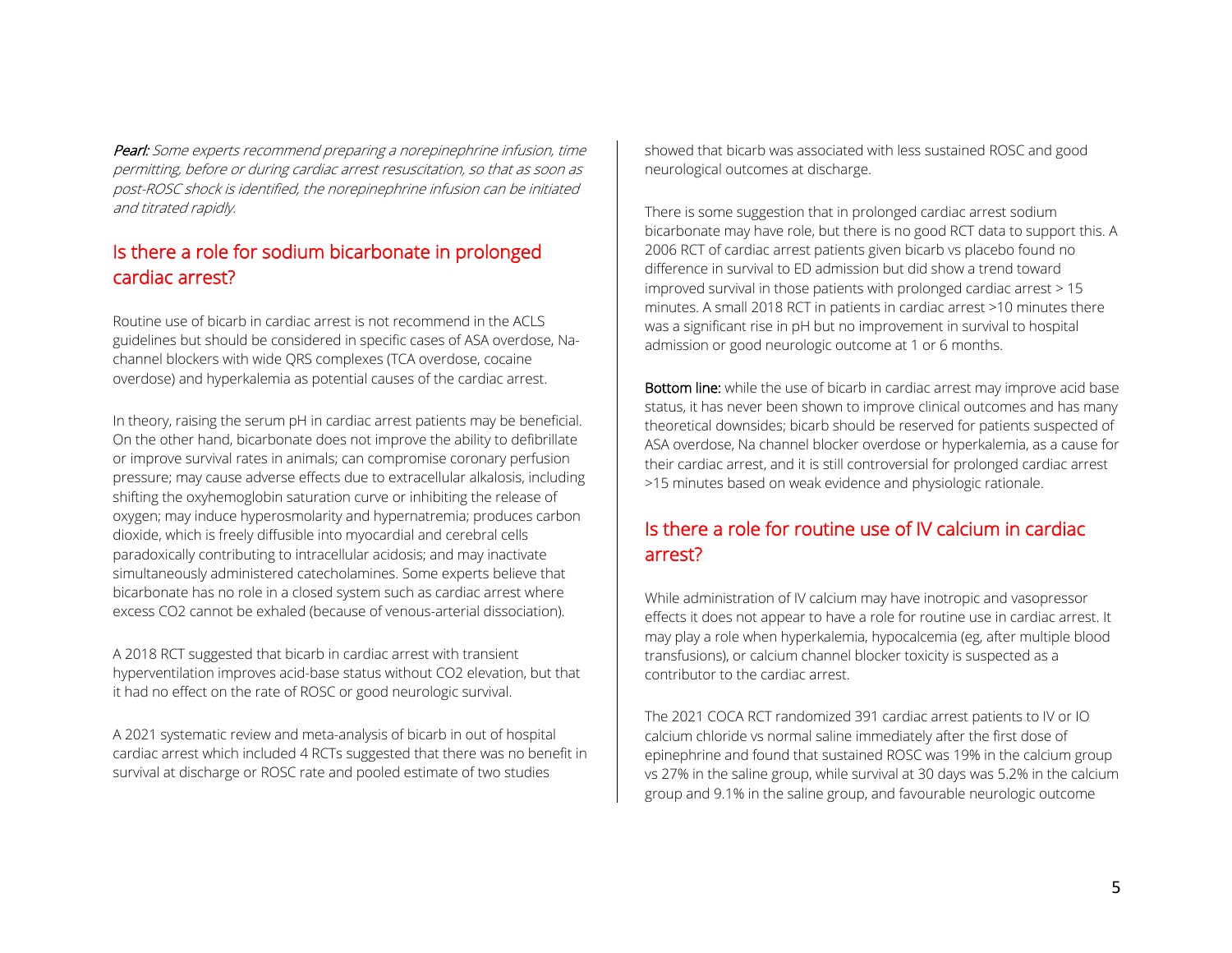was 3.6% in the calcium group vs 7.6% in the saline group. There was a trend towards more harm in the calcium group, but the trial was stopped early, so any definitive conclusion about benefit and harms are difficult to make.

Bottom line: there is no role for routine administration of calcium in cardiac arrest; it should be reserved for those patients suspected of hyperkalemia, hypocalcemia, massive blood transfusion or calcium channel blocker toxicity as a contributor to the arrest.

### Is there a role for esmolol in refractory ventricular fibrillation?

In refractory VF there is a huge increase in sympathetic tone, at least partially due to the epinephrine given, which results in increased myocardial oxygen demand, exacerbation of myocardial ischemia, and depression of the VF threshold. Esmolol is an excellent sympatholytic and it increases the fibrillation threshold. It has the fastest onset and shortest half-life of any Bblocker.

There are no large RCTs for esmolol in refractory VF. A tiny 2014 study compared 6 patients who received esmolol after usual ACLS care with 19 controls who received usual ACLS care only. All 6 patients achieved ROSC after 500 mcg/kg IV bolus followed by a drip of a maximum of 100 mcg/kg/minute – with 4 of them achieving sustained ROSC. Survival to discharge with a good neurologic outcome was 50% in the esmolol group vs 11% in the control group.

A 2016 retrospective study compared 16 out of hospital cardiac arrest patients who received esmolol to 25 patients who did not and there were no improved rates of ROSC or survival to the ICU.

Bottom line: While esmolol is not ready for *routine* use in refractory VF, it can be considered as part of the "kitchen sink" when nothing else is working. More importantly, epinephrine should be discontinued in refractory VF. Esmolol should be considered for both refractory VF and recurrent VF.

#### Airway management in cardiac arrest

There has been a paradigm shift over the past 20 years from ABC to CAB for cardiac arrest resuscitation. High quality chest compressions and early defibrillation should take priority over securing the airway. Prehospital intubation does not improve outcomes in OHCA.

Once it has been established that defibrillation is not required and the first dose of epinephrine has been administered, it is a reasonable time to place a definitive airway during ongoing CPR. A pause in chest compressions should never occur to help facilitate placement of an ET tube. Providers should be skilled at placing an ET tube during ongoing chest compressions, and if not, a supraglottic airway should be considered.

Our experts believe that as long as end tidal CO2 monitoring is employed AND providers are experts at airway management, there is no convincing data to suggest a difference in outcomes between BVM, supraglottic airway or ET tube. The data that suggest otherwise were limited by high rates of multiple attempts at intubation.

• The AIRWAYS2 RCT suggested no difference in neurologically intact survival between supraglottic airway and ET tube. The supraglottic airway group was more likely to have successful ventilation after up to 2 attempts (87.4% vs 79.0%) but also had a higher rate of loss of previously established airway (11% vs 5%).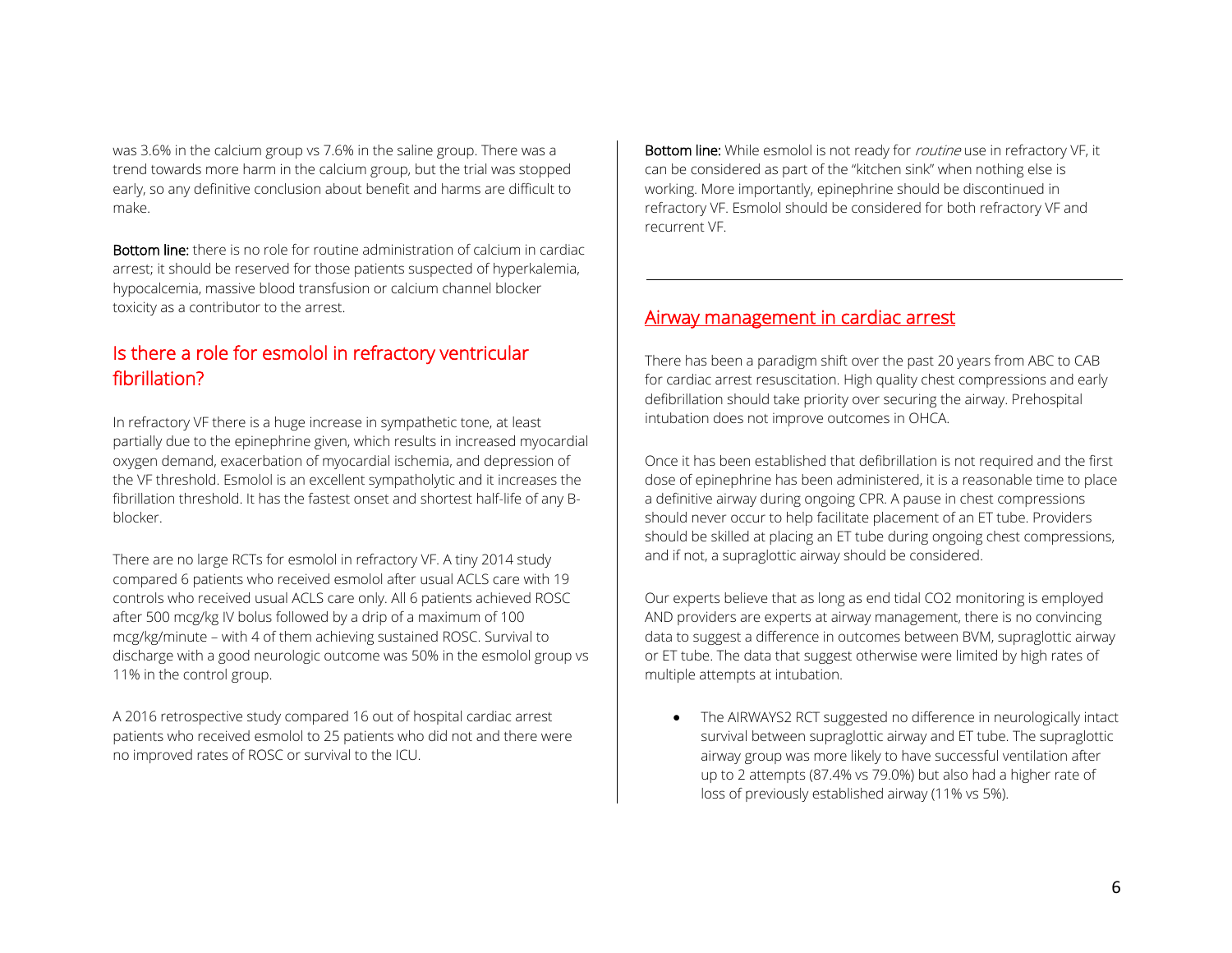- An RCT out of France and Belgium showed no difference in 28-day survival between patients receiving BVM vs ET intubation. ROSC was higher with intubation (38.9% vs 34.2%, 95%CI -8.8% to -0.5%, p=0.03). Adverse events were more common in BVM group: airway management difficulty, airway failure (6.7% vs 2.1%), regurgitation was more common in the BVM group (15.2% vs 7.5%).
- The PART trial showed that placement of a supraglottic airway had better 72hr survival and neurological outcomes compared to ET intubation, however, intubation skill was a big confounder in this study: first pass success was only 56% and 20% of pts required 3 or more airway attempts. This study suggests that if intubation skills during ongoing chest compressions are limited, then a supraglottic airway may be preferable.
- A systematic review and meta-analysis comparing the effectiveness of different airway interventions during CPR in patients with OHCA suggested that supraglottic airway has better rates of ROSC compared to BVM or ET intubation however intubation success rates influenced the results.

If end tidal CO2 is not available a supraglottic airway or ET tube is recommended rather than BVM.

Disadvantages of ongoing BVM for the duration of the cardiac arrest is that it often requires two providers to do it effectively, needs to be monitored carefully by the team leader, and may not be the best use of provider utilization.

#### How to prevent hyperventilation during cardiac arrest

Many providers are adrenalinized and tend to hyperventilate during cardiac arrest, which has deleterious effects on the patient's physiology. One strategy to prevent hyperventilation is to have the bagger say "1-Mississippi, 2-Mississippi" etc. between each breath delivered. Another is to place the patient on a ventilator early in the resuscitation, whenever feasible.

#### Ketamine for sedation in cardiac arrest

Anecdotally, during CPR some patients appear to regain consciousness, chest compressions are stopped and then they lose their pulse again. Ideally, the patient should not be aware of chest compressions if there is a possibility that they are regaining consciousness. It has therefore been suggested that dissociative dose ketamine be administered to patients in cardiac arrest after other high priority tasks have been completed, so that they are not aware of chest compressions if/when they regain consciousness. Ketamine may also improve intubating conditions for patients who are going in and out of consciousness during the resuscitation. There is also a suggestion that ketamine may attenuate harmful cellular cascades after brain injury that result in permanent damage. Clinical trials are currently assessing whether ketamine sedation during cardiac arrest may improve neurologic outcomes.

#### **REFERENCES**

- 1. Neumar RW, Shuster M, Callaway CW, Gent LM, Atkins DL, Bhanji F, et al. Part 1: Executive Summary: 2015 American Heart Association Guidelines Update for Cardiopulmonary Resuscitation and Emergency Cardiovascular Care. Circulation. 2015;132(18 Suppl 2):S315–S367.
- 2. Cheng A, Duff JP, Kessler D, Tofil NM, Davidson J, Lin Y, Chatfield J, Brown LL, Hunt EA; International Network for Simulation-based Pediatric Innovation Research and Education (INSPIRE) CPR. Optimizing CPR performance with CPR coaching for pediatric cardiac arrest: A randomized simulation-based clinical trial. Resuscitation. 2018 Nov;132:33-40.
- 3. Iversen BN, Meilandt C, Væggemose U, Terkelsen CJ, Kirkegaard H, Fjølner J. Pre-charging the defibrillator before rhythm analysis reduces hands-off time in patients with out-of-hospital cardiac arrest with shockable rhythm. Resuscitation. 2021 Dec;169:23-30.
- 4. Cheskes S1, Schmicker RH, et al. Perishock pause: an independent predictor of survival from out-of-hospital shockable cardiac arrest. Circulation. 2011 Jul 5;124(1):58-66.
- 5. Sutton RM, Friess SH, Maltese MR, et al. Hemodynamic-directed cardiopulmonary resuscitation during in-hospital cardiac arrest. Resuscitation. 2014;85(8):983-986. doi:10.1016/j.resuscitation.2014.04.015
- 6. Hallstrom A, Rea TD, Sayre MR, Christenson J, Anton AR, Mosesso VN Jr, et al. Manual chest compression vs use of an automated chest compression device during resuscitation following out-of-hospital cardiac arrest: a randomized trial. JAMA. 2006;295(22):2620–9
- 7. Wik L, Olsen JA, Persse D, Sterz F, Lozano M, Brouwer MA, et al. Manual vs. integrated automatic load-distributing band CPR with equal survival after out of hospital cardiac arrest. The randomized CIRC trial. Resuscitation. 2014;85(6):741–8
- 8. Rubertsson S, Lindgren E, Smekal D, Ostlund O, Silfverstolpe J, Lichtveld RA, et al. Mechanical chest compressions and simultaneous defibrillation vs conventional cardiopulmonary resuscitation in out-of-hospital cardiac arrest: the LINC randomized trial. JAMA. 2014;311(1):53–61.
- Perkins GD, Lall R, Quinn T, Deakin CD, Cooke MW, Horton J, et al. Mechanical versus manual chest compression for outof-hospital cardiac arrest (PARAMEDIC): a pragmatic, cluster randomised controlled trial. Lancet. 2015;385(9972):947–55.